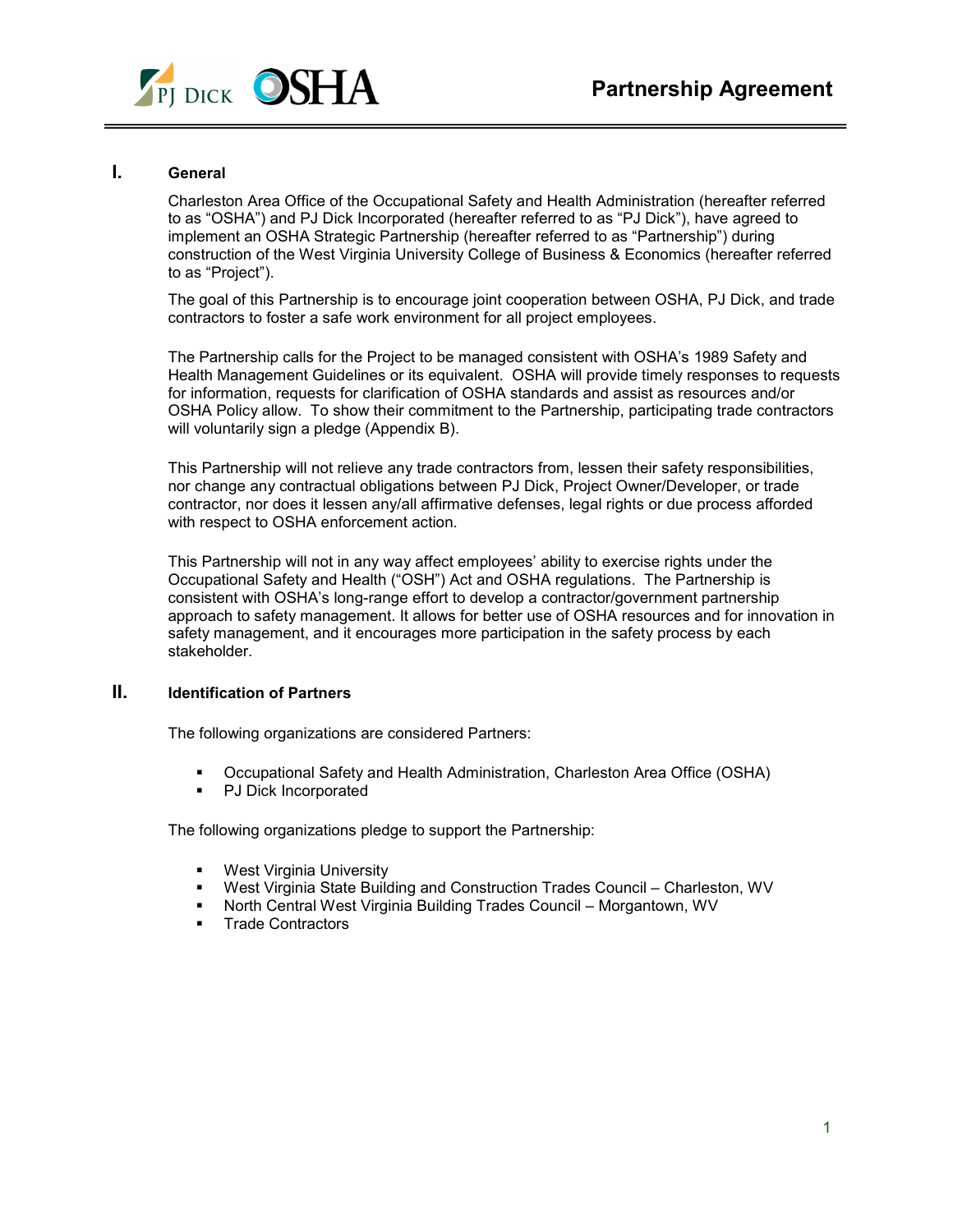

# **III. Project Overview**

Project construction started Fall 2019 with completion set for Spring 2022. It is expected that 20 - 30 trade contractors will employ approximately 150-200 craft persons at peak construction.

Project details include:

Owner:

West Virginia University 83 Beechurst Avenue Morgantown, WV 26506

Project highlights:

- **New College of Business and Economics**
- Construction cost \$82,500,000
- (6) Levels
- **180,000 sf**
- **•** Offices, grad spaces, classrooms, computer labs
- 4,500 sf auditorium
- 7.000 sf fitness center

Major components of the work will include: site construction, excavation work, caisson installation, rebar installation, concrete foundations, cast-in-place concrete, structural steel and metal work, electrical, masonry, mechanical/plumbing, glazing, and roofing.

# **IV. Partnership Goals, Strategies, Measures**

The primary objective of this Partnership is to create a working relationship that focuses on preventing work-related injuries and fatalities, controlling or eliminating serious workplace hazards, and establishing a foundation for the development of an effective safety and health program. The goals employed to achieve these results will include the following:

| Goal                                                                                                                                                     | Strategy                                                                                                                                                                                                                                                                                                                                                   | Measures/Products                                                                                                                                                                                                                                                                   |
|----------------------------------------------------------------------------------------------------------------------------------------------------------|------------------------------------------------------------------------------------------------------------------------------------------------------------------------------------------------------------------------------------------------------------------------------------------------------------------------------------------------------------|-------------------------------------------------------------------------------------------------------------------------------------------------------------------------------------------------------------------------------------------------------------------------------------|
| 1. Reduce the total number of<br>injury and illness cases, thereby<br>providing a safer and healthier<br>work environment for workers at<br>the Project. | a. Review the OSHA 300 data of<br>all project contractors.<br>b. Calculate the Project's Days<br>Away From Work, Restricted, Or<br>Job Transferred (DART) rate.<br>c. Partners will meet quarterly to<br>review injury and illness statistics<br>and work together to resolve<br>workplace safety and health<br>issues and reduce injury and<br>illnesses. | a. The Partnership baseline DART<br>rate is established at 4.3.<br>b. Reduce the DART rate by 3<br>percent annually.                                                                                                                                                                |
| 2. Control workplace hazards by<br>assisting contractors with the<br>implementation of an effective<br>safety and health management<br>system.           | a. PJ Dick will conduct evaluations<br>of each trade contractor's safety<br>and health management system in<br>accordance with Appendix C.<br>b. PJ Dick will conduct Safe<br>Construction training for trade<br>contractor supervision.                                                                                                                   | The Partners will meet quarterly to<br>review:<br>The number of trade<br>a.<br>contractors that have<br>completed PJ Dick's safety<br>evaluation and have pledged<br>both support and cooperation<br>to the Partnership.<br>The number of trade<br>b.<br>contractor supervisors who |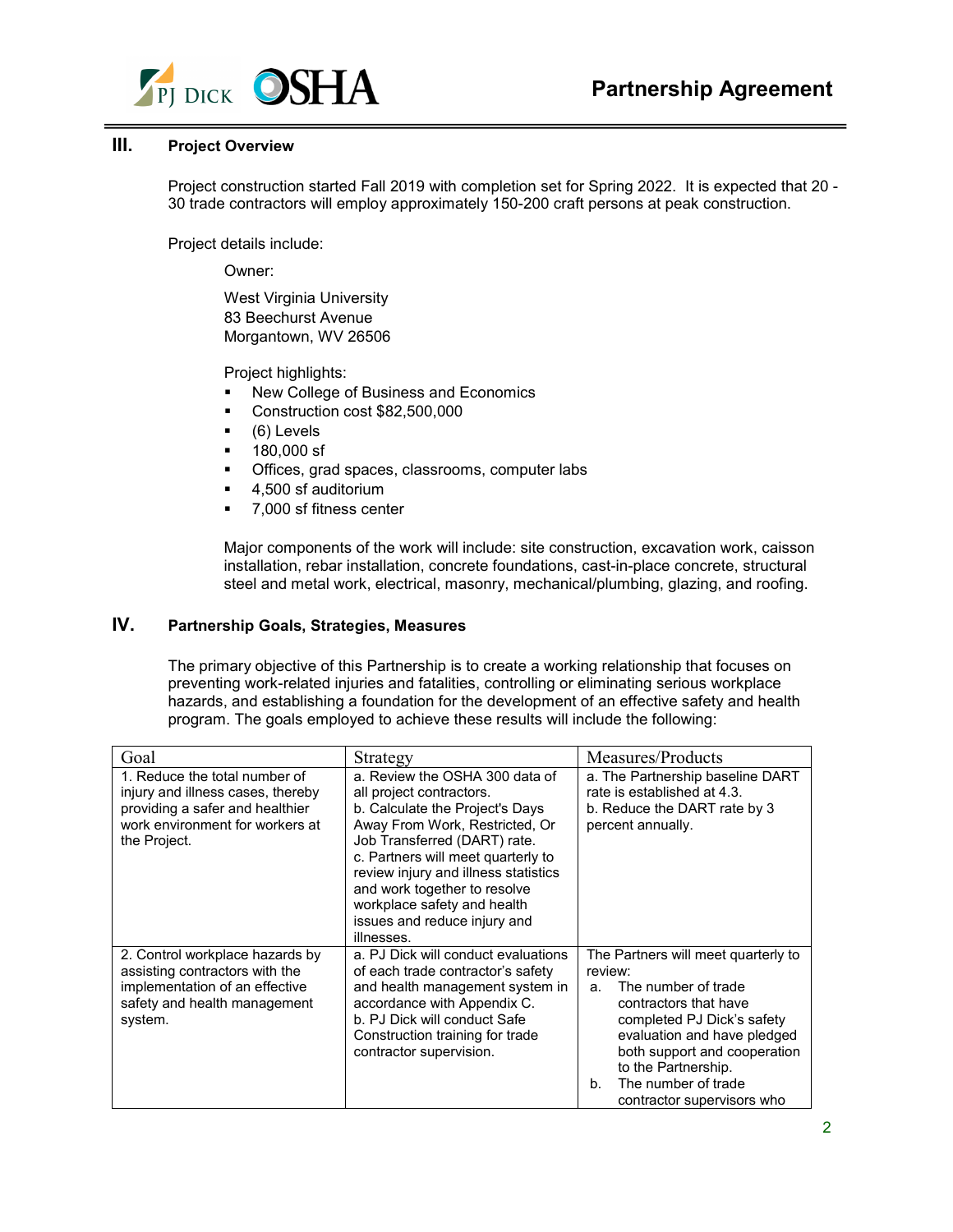

|                                                                                                                                                                                          |                                                                                                                                                                                                                                                                                                                                                                                                                                                                                                                                                                                                                                                                                                                                                                                                                                                                                                                                                                                                                                                                                                                                                                                  | have participated in Safe                                                                                                                                                                                                                                                                                                                                                                                                                                                                                                                                                                                                          |
|------------------------------------------------------------------------------------------------------------------------------------------------------------------------------------------|----------------------------------------------------------------------------------------------------------------------------------------------------------------------------------------------------------------------------------------------------------------------------------------------------------------------------------------------------------------------------------------------------------------------------------------------------------------------------------------------------------------------------------------------------------------------------------------------------------------------------------------------------------------------------------------------------------------------------------------------------------------------------------------------------------------------------------------------------------------------------------------------------------------------------------------------------------------------------------------------------------------------------------------------------------------------------------------------------------------------------------------------------------------------------------|------------------------------------------------------------------------------------------------------------------------------------------------------------------------------------------------------------------------------------------------------------------------------------------------------------------------------------------------------------------------------------------------------------------------------------------------------------------------------------------------------------------------------------------------------------------------------------------------------------------------------------|
| 3. Conduct effective self-<br>inspections, and assist trade<br>contractors with training resources<br>and technical assistance in areas<br>where workers might be exposed<br>to hazards. | a. PJ Dick will document all self-<br>inspections, the number of<br>hazards corrected, and safety<br>training conducted by trade<br>contractors for workers on the<br>Project.<br>b. PJ Dick and the OSHA<br><b>Compliance Assistance Specialist</b><br>(when available) will conduct a<br>comprehensive safety walkthrough<br>throughout the site prior to the<br>quarterly partnership meeting. PJ<br>Dick agrees to work with each<br>trade contractor to ensure all<br>identified hazards are corrected in<br>a timely manner. If during the<br>walkthrough, the Compliance<br>Assistance Specialist identifies<br>serious hazards that the trade<br>contractor refuses to correct, the                                                                                                                                                                                                                                                                                                                                                                                                                                                                                      | Construction training.<br>The Partners will meet quarterly to<br>review:<br>The number of self-<br>a.<br>inspections performed in the<br>previous quarter, and the<br>number of hazards identified<br>and corrected.<br>The number of training<br>b.<br>sessions conducted and the<br>number of training hours<br>provided for workers and<br>supervision.<br>The results of the quarterly<br>C.<br>comprehensive safety<br>walkthrough.                                                                                                                                                                                           |
| 4. Develop a working relationship<br>with OSHA to maintain a                                                                                                                             | CAS can make a referral for an<br>onsite enforcement inspection.<br>a. PJ Dick and all on-site                                                                                                                                                                                                                                                                                                                                                                                                                                                                                                                                                                                                                                                                                                                                                                                                                                                                                                                                                                                                                                                                                   | The Partners will meet quarterly to                                                                                                                                                                                                                                                                                                                                                                                                                                                                                                                                                                                                |
| continuing dialogue that supports<br>various safety and health<br>campaigns/initiatives.                                                                                                 | participating trade contractors will<br>hold an annual event to support<br>the OSHA National Fall Prevention<br>Safety Stand-Down until the<br>Project is completed. PJ Dick and<br>all participating trade contractors<br>will display a stand-down poster<br>(provided by Charleston Area<br>Office) on site.<br>b. PJ Dick and all on-site<br>participating trade contractors will<br>hold an annual event to support<br>the NUCA Trench Safety Stand-<br>Down until the Project is<br>completed. PJ Dick and all<br>participating trade contractors will<br>display the stand-down poster<br>(provided by Charleston Area<br>Office) on the site.<br>c. PJ Dick and all on-site<br>participating trade contractors will<br>participate in the NIOSH/OSHA<br>annual Heat Stress Prevention<br>campaign until the Project is<br>completed. PJ Dick and all<br>participating trade contractors will<br>use the OSHA/NIOSH Heat Safety<br>Tool App and display Heat Stress<br>Prevention posters (provided by<br>Charleston Area Office) on site.<br>d. PJ Dick and all on-site<br>participating trade contractors will<br>participate in the Region III Focus<br>Four Campaign. | verify and/or review:<br>a. The use OSHA's "National Fall<br>Safety Stand-Down" webpage to<br>log their event, provide information<br>about their stand down activity and<br>complete the survey.<br>b. The use NUCA's "National<br>Trench Safety Stand-Down"<br>webpage to log the event(s),<br>provide information about their<br>stand down activity and complete<br>the survey.<br>c. The number of workers trained<br>on the annual Heat Stress<br>Prevention "Water, Rest, Shade"<br>campaigns.<br>d. The number of workers trained<br>in each safety talk that is<br>associated with the Region III<br>Focus Four Campaign. |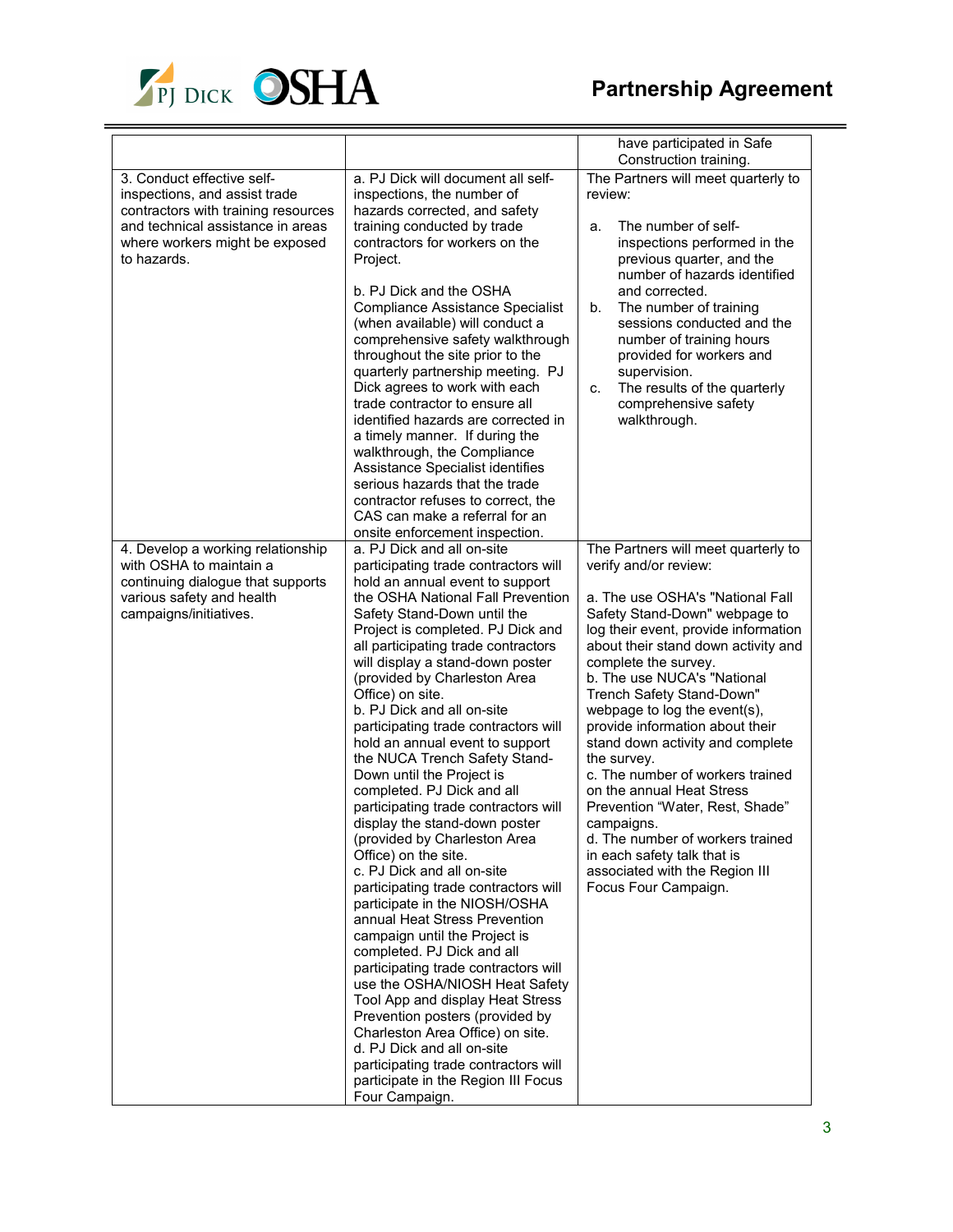

# **V. Partnership Management and Operation**

PJ Dick in association with U.S. Department of Labor/Occupational Safety and Health Administration – Charleston Area Office will form a committee to monitor the implementation of this Partnership. It will consist of a representative from each of the Partners. The Compliance Assistance Specialist (CAS) will serve as OSHA's primary contact. The Committee will review contractor compliance and involvement in the Partnership, analyze job site audits, make Partnership improvements, and evaluate Partnership modifications, achievements, and success.

#### *Partnership Roles and Responsibilities*

### *OSHA agrees to:*

- 1. Evaluate PJ Dick's Project Safety Plan (Attachment 1) prior to and during the OSHA enforcement verification inspections using Appendix C (or equivalent) and to determine whether effective safety and health management systems are in place.
- 2. Designate an OSHA CAS to serve as a resource and liaison person for the Partnership.
- 3. Meet with PJ Dick quarterly to review project safety performance. Safety performance will be evaluated through review of trade contractors' OSHA 300 logs for the Project and related accident reports.
- 4. Participate in the quarterly comprehensive safety walkthrough when available and at OSHA's discretion. If during the walkthrough, the CAS identifies serious hazards that a trade contractor refuses to correct, the CAS can make a referral for an onsite enforcement inspection.
- 5. Provide timely response to requests for information and clarification of OSHA standards, as resources permit.
- 6. Provide information on OSHA training resources available.

#### *PJ Dick agrees to:*

- 1. Provide a designated Site Safety Manager to serve as a safety resource and liaison person for the Partnership and to assist trade contractors with safety issues/concerns.
- 2. Provide notice to all trade contractors that the Project is subject to this Partnership and include the Partnership Fact Sheet (Appendix A) in the Project New Worker Safety Orientation.
- 3. Develop and implement the Project Safety Plan (Attachment 1).
- 4. Evaluate trade contractors' safety and health management systems utilizing PJ Dick's Safety Evaluation (Attachment 2).
- 5. Notify the OSHA Charleston Area Office of trade contractors that have completed PJ Dick's Safety Evaluation and have pledged both support and cooperation to the Partnership (Appendix B).
- 6. Offer trade contractors safety and health information (i.e., toolbox safety meetings) especially on the focused four construction hazards (which are Falls; Caught-In or Between; Struck-By and Electrocutions).
- 7. Maintain Project safety performance report. Require all active trade contractors to submit an updated OSHA 300 Log for the Project.
- 8. Meet with OSHA quarterly to review the safety performance of PJ Dick and trade contractors and provide feedback on noted incident trends or patterns.
- 9. Perform a quarterly comprehensive safety walkthrough and work with each trade contractor to ensure all identified hazards are corrected in a timely manner. PJ Dick acknowledges that if serious hazards are identified that the trade contractor refuses to correct, the CAS can make a referral for an onsite enforcement inspection.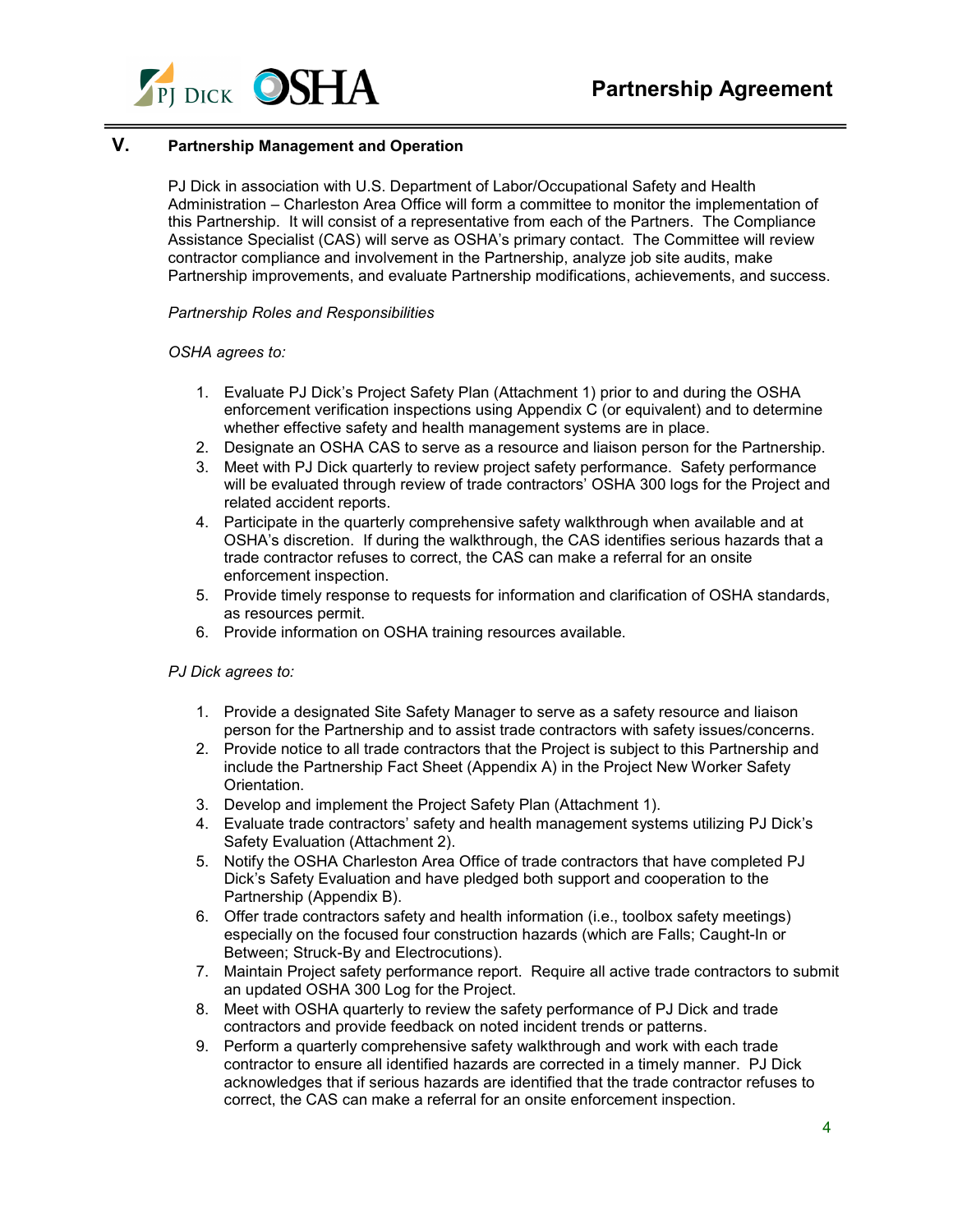

10. Coordinate safety related matters that pertain to site general conditions such as hazard communications, emergency response, installation and maintenance of building perimeter guardrail systems and housekeeping.

# **VI. On-Site Enforcement Verification Inspections**

In order to assist in measuring the success of this Partnership, an initial enforcement verification inspection will be conducted after the signing of this Partnership, and annually thereafter. The enforcement verifications may be conducted as a focused inspection if the site meets the criteria outlined in OSHA's current enforcement guidelines. In addition to traditional enforcement issues, the inspection will assess the Partner's and participating trade contractors' progress in meeting the requirements of the Partnership.

## **VII. OSHA Inspections**

This Partnership provides for the timely response to each allegation of a safety or health hazard brought to each contractor's attention by any person. Upon a finding that an allegation is valid, the responsible trade contractor shall promptly abate the hazard.

OSHA agrees that a copy of each non-formal complaint not resulting in an inspection, related to the Project and filed with OSHA will be forwarded by fax or mail to the Project office. In accordance with applicable law, the identity of a complainant requesting confidentiality will not be revealed. PJ Dick agrees to investigate these complaints regardless of the contractor involved and provide OSHA with a written response within five working days of receiving the non-formal complaint/referral.

OSHA personnel will continue to conduct investigations and inspections in any event or circumstance that may warrant the opening of an OSHA inspection, pursuant to the policy set forth in Field Operations Manual (FOM). These may include but are not limited to formal complaints, referrals, fatalities, catastrophes, or other accidents or significant events. OSHA will also investigate contractors whose employees are exposed to or are creating plain view hazards at the Project. OSHA reserves the right to issue citations and penalties for violations including but not limited to regulatory violations for which mandatory penalties are established.

## **VIII. Incentives**

OSHA's FOM details opportunities available during citation/case settlement for all employers who undergo onsite enforcement inspections. These opportunities are also available for participating trade contractors.

## **IX. Worker and Employer Rights – Employee Involvement**

This Partnership does not preclude employees and/or employers from exercising any right provided under the OSH Act (or, for federal employees, 29 CFR 1960), nor does it abrogate any responsibility to comply with rules and regulations adopted pursuant to the OSH Act. This Partnership recognizes employees bring valuable skills and perspective to the implementation of an effective site safety and health system. Employees on site will be encouraged and given opportunities to be involved in the site safety and health system. Employee involvement will include, but are not limited to, participation in self-audits, site inspections, job hazard analysis, safety and health management system reviews, safety training and accident/near miss reporting. Employee involvement will be included in the Safety and Health Management System Evaluation (Appendix C).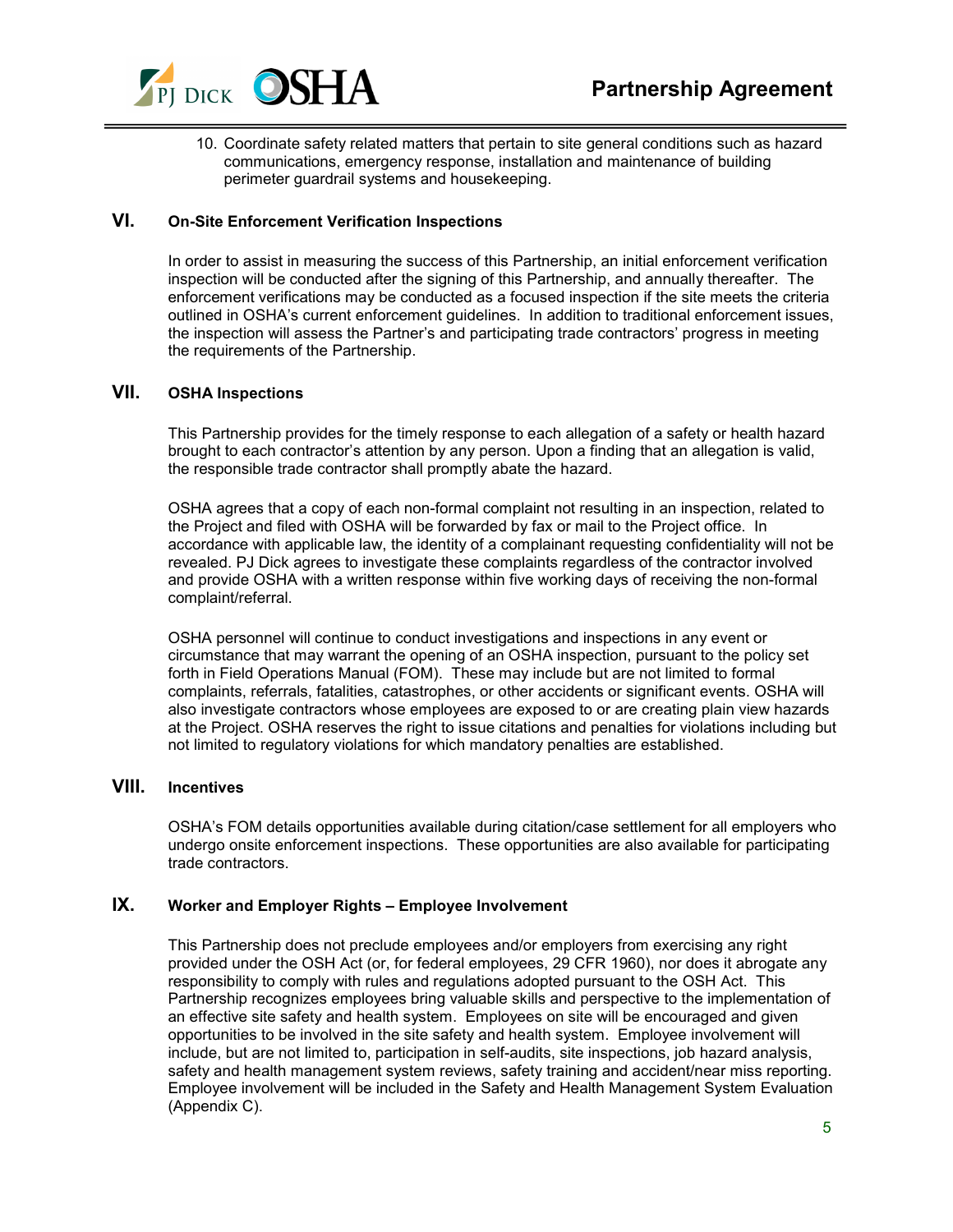

# **X. Safety and Health Management Systems**

OSHA and PJ Dick support the implementation of Safety and Health Management Systems (SHMS), including the four main elements of management commitment/employee involvement, hazard identification, hazard correction/control and employee training. PJ Dick commits to implementing a SHMS at this Partnership site as detailed in Appendix C.

## **XI. Annual Evaluation**

Partners will jointly prepare and annual evaluation of the Partnership using Appendix D. The evaluation will review the success of the Partnership, lessons learned, and changes that will be made to meet the goals of the Partnership. Annual evaluations will be submitted by the Partners to OSHA's Philadelphia Regional Office no later than 45 days after the signing anniversary date each year.

# **XII. Termination**

This Partnership will terminate three years from the date of the signing or upon completion of the Project. If either Partner wishes to withdraw its participation prior to the established termination date, the agreement will terminate upon receiving a written notice of the intent to withdraw from either signatory.

### **XIII. Paperwork Reduction Act**

OSHA Strategic Partnerships are part of OSHA's available voluntary cooperative programs. As per the Paperwork Reduction Act of 1995 (PRA OMB CONTROL NO. 1218-0244, expires July 31, 2022), the public reporting burden for this Partnership's collection of information is estimated at 11 hours per participant, per year. If you have any comments regarding this collection of information, including suggestions for reducing the burden or revising the burden estimate, please direct them to:

> Occupational Safety and Health Administration Attention: Director, Office of Partnerships and Recognition Directorate of Cooperative and State Programs 200 Constitution Avenue, NW – Room N3700 Washington, DC 20210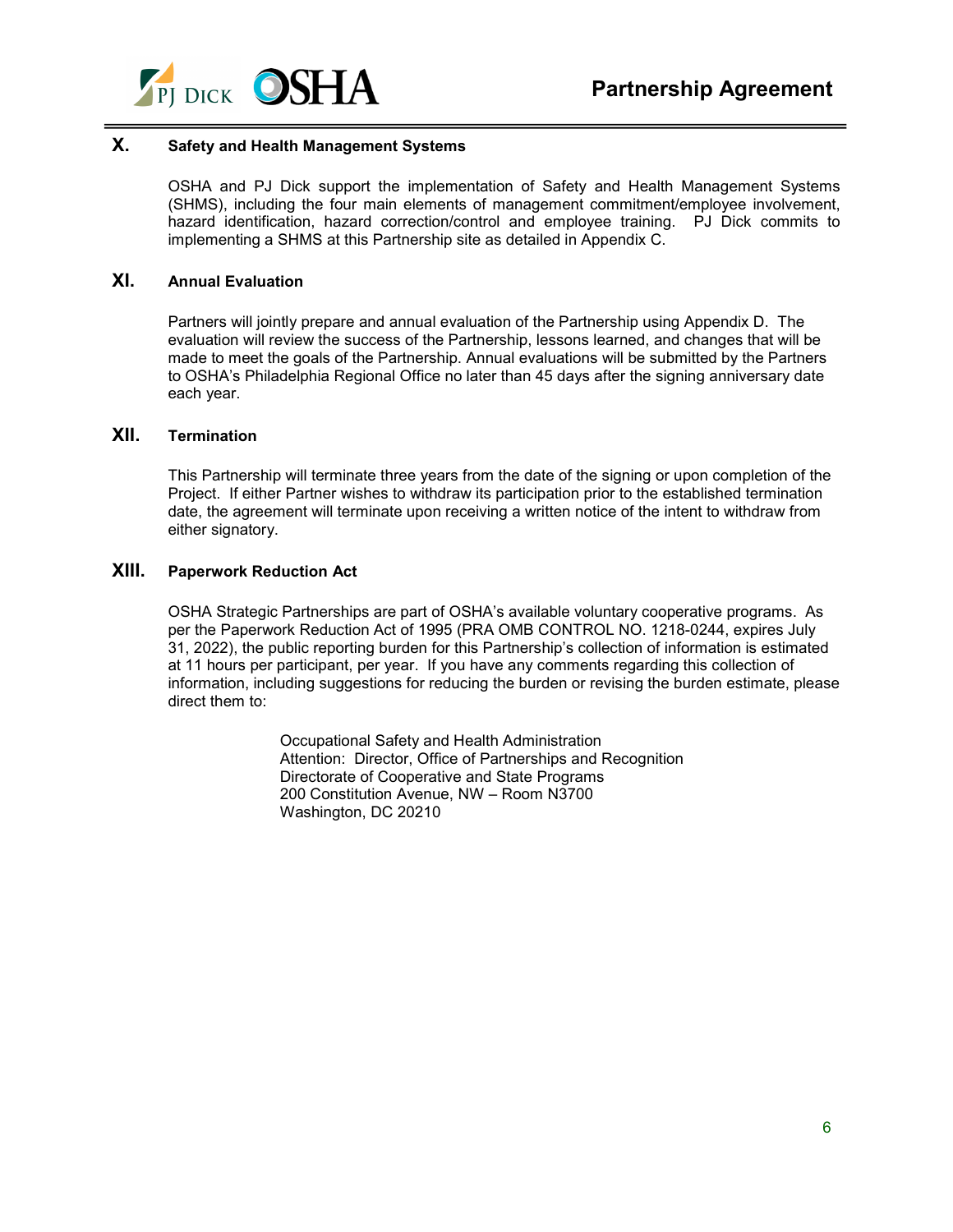

**XIV. Signatures**

**United States Department of Labor** 

**Occupational Safety & Health**

**Administration**

**Based on a mutual interest to protect construction workers, the below parties agree to the terms of the Partnership for the construction of the West Virginia University College of Business & Economics Project.**

**Signed day of , 2020**

**Partners:** 

| <b>Prentice Cline</b>         |
|-------------------------------|
| <b>Area Director</b>          |
| <b>Charleston Area Office</b> |
| <b>USDOL/OSHA</b>             |

**Jake D. Ploeger Timothy B. O'Brien Co-Chief Executive Officer Co-Chief Executive Officer PJ Dick Incorporated PJ Dick Incorporated**

**In Support of:**

**Chuck Parker**

**President**

**West Virginia Building and Construction Trades Council Affiliated Construction Trades – Charlston, WV**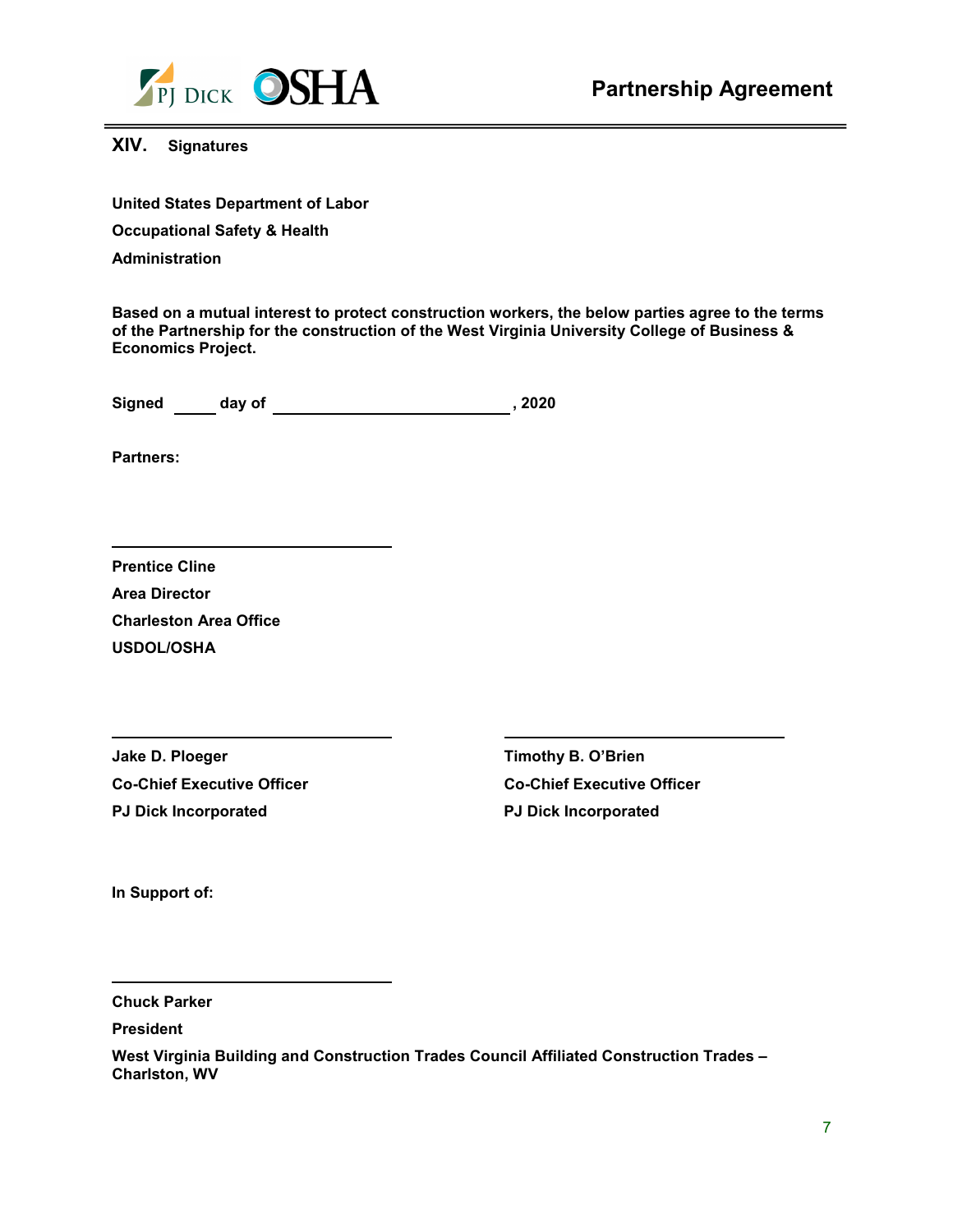

## **PARTNERSHIP FACT SHEET – APPENDIX A**

Charleston Area Office, Region III, of the Occupational Safety and Health Administration (hereafter referred to as "OSHA") and PJ Dick Incorporated (hereafter referred to as "PJ Dick"), have agreed to implement an OSHA Strategic Partnership (hereafter referred to as "Partnership") during construction of the West Virginia University College of Business & Economics (hereafter referred to as "Project").

The goal of this Partnership is to encourage joint cooperation between OSHA, PJ Dick, and trade contractors to foster a safe work environment for all Project employees as described in this Partnership.

The Partnership between PJ Dick and OSHA calls for the Project to be managed consistent with OSHA's 1989 Safety and Health Management Guidelines or its equivalent.

OSHA will provide timely responses to requests for information, requests for clarification of OSHA standards and other assistance as resources and/or OSHA Policy allow. To show their commitment to the Partnership, contractors will voluntarily sign a pledge (Appendix B).

This Partnership will not relieve any trade contractors from or lessen their safety responsibilities nor change any contractual obligations between PJ Dick, Project Owner/Developer, or trade contractor, nor does it lessen any/all affirmative defenses, legal rights or due process afforded with respect to OSHA enforcement action.

This Partnership will not in any way affect employees' ability to exercise rights under the OSH Act and OSHA regulations.

This Partnership is consistent with OSHA's long-range effort to develop a contractor/government partnership approach to safety management. It allows for better use of OSHA resources and for innovation in safety management, and it encourages more participation in the safety process by each stakeholder.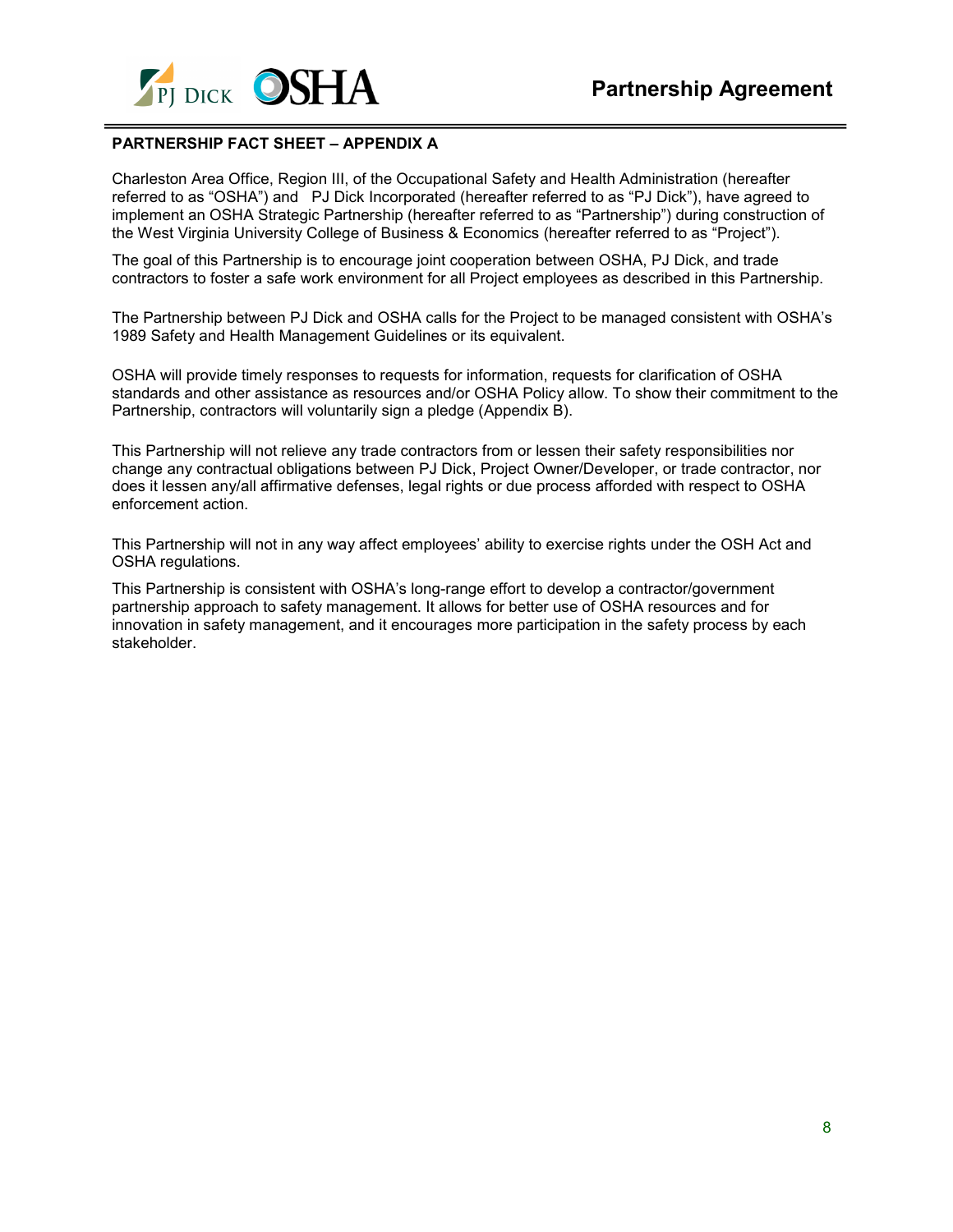

## **PLEDGE – APPENDIX B**

Charleston Area Office, Region III, of the Occupational Safety and Health Administration (hereafter referred to as "OSHA") and PJ Dick Incorporated (hereafter referred to as "PJ Dick"), have agreed to implement an OSHA Strategic Partnership (hereafter referred to as "Partnership") during construction of the West Virginia University College of Business & Economics (hereafter referred to as "Project").

The goal of this Partnership is to encourage joint cooperation between OSHA, PJ Dick, and trade contractors to foster a safe work environment for all Project employees as described in this Partnership.

The Partnership between PJ Dick and OSHA calls for the project to be managed consistent with OSHA's 1989 Safety and Health Management Guidelines or its equivalent.

Under the Partnership, OSHA will provide timely responses to requests for information, requests for clarification of OSHA standards and other assistance as resources and/or OSHA Policy allow. To show their commitment to the Partnership, contractors will voluntarily sign this pledge.

This Partnership will not relieve any trade contractors from or lessen their safety responsibilities nor change any contractual obligations between PJ Dick, Project Owner/Developer, or trade contractor, nor does it lessen any/all affirmative defenses, legal rights or due process afforded with respect to OSHA enforcement action.

This Partnership will not in any way affect employees' ability to exercise rights under the OSH Act and OSHA regulations.

This Partnership is consistent with OSHA's long-range effort to develop a contractor/government partnership approach to safety management. It allows for better use of OSHA resources and for innovation in safety management, and it encourages more participation in the safety process by each stakeholder.

**Based on mutual interest to protect construction workers, the below party pledges both support and cooperation to the OSHA / PJ Dick Partnership by following the PJ Dick Project Safety Plan.** 

Authorized Representative (print / type)

Signature

Title (print / type)

Company / Organization (print / type)